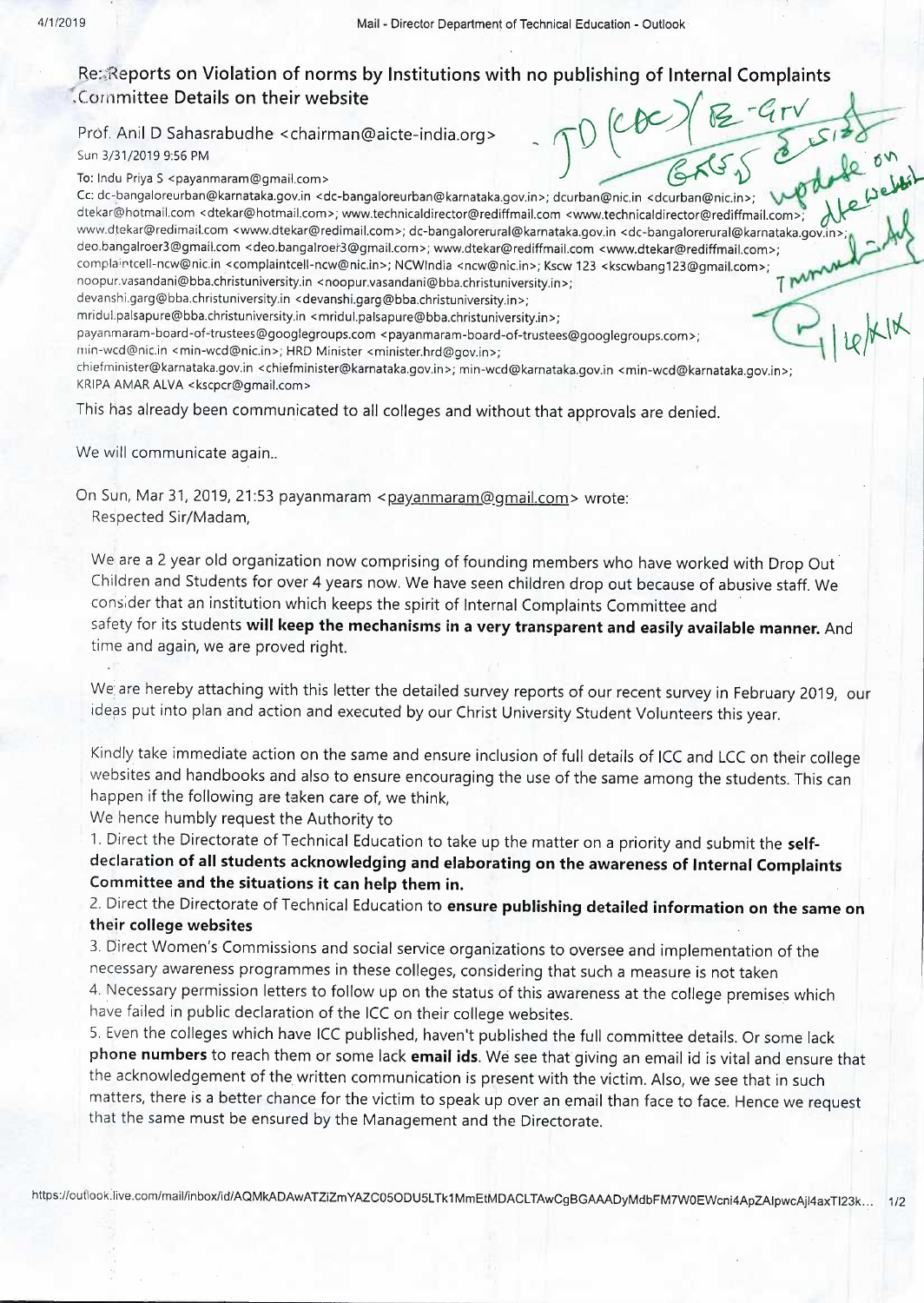## 4/1/2019 Mail - Director Department of Technical Education - Outlook

' '

6. Instruct other colleges to publish such information and receive declarations in a genuine and pro-active manner **since we see that the case is similar in other States of India as well, irrespective of who forms**  the Government.

7. We also could not find the details of the Local Complaints Committee anywhere. We assume that would be the DC Rural and DC Urban. Kindly share us the same as well as request all Institutions to publish the same on their websites as well.

We have received grave reports from our work area (on and off Bannerghatta Road). And we see that they are violators as per our data collection report. However, these children/young students weren't willing to report head-on and are unaware of ICC or not motivated even if told. We hence request serious intervention by the concerned Departments.

## **Attached:**

1. Reports of Data Collection of ICC Information as published in the college websites. The college website addresses were taken from the MHRD KnowYourCollege portal. The team tried to pull out details of the Committee members, their phone email, etc as well as the active status of the website in the first place.

- a) Bangalore Rural Institutions
- b) Bangalore Urban Institution
- 2. Summary by our interns. (Kindly do not neglect the colleges they have visited already)

3. Mail from Chairman of AICTE regarding ICC and AICTE norms to include ICC details on college websites for easy access by students.

Together, let us protect students from abuse and motivate them to report such injustice by creating a friendly, suitable and encouraging environment.

Best Regards, lndu Priya Co-founder, Payanmaram Trust 9900213043

---------- Forwarded message --------- From: **NOOPUR VASANDANI 1723159** <noopur.vasandani@bba.christuniversity.in> Date: Wed, Mar 27, 2019 at 11:58 AM Subject: Report To: Indupriya NGO SLP < payanmaram@gmail.com>

. .

 $\mathbb{R}$ Best Regards, Indu Priya Website: www.payanmaram.in | Email: payanmaram@gmail.com | Phone: +91 99002 13043 *Managing Trustee*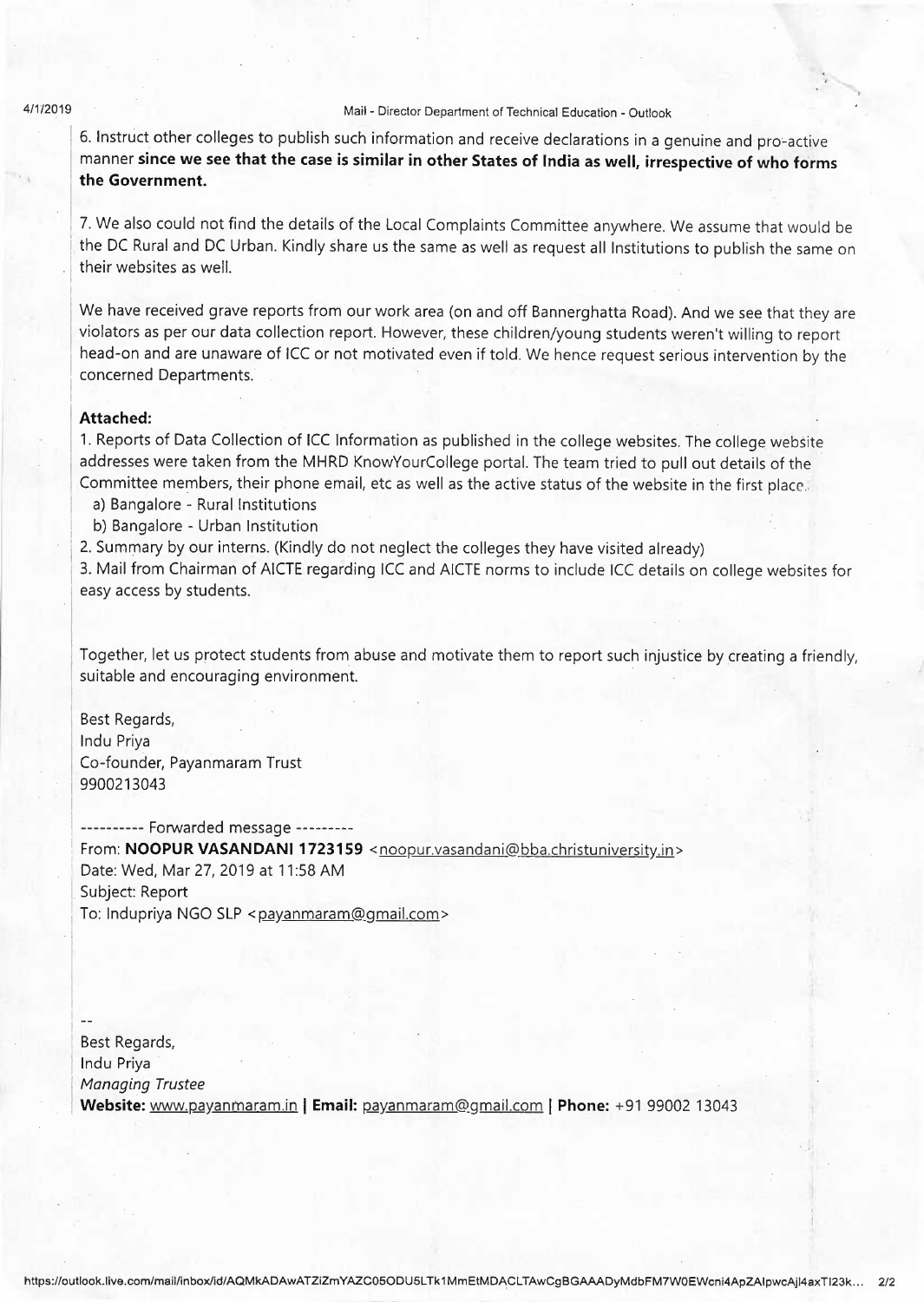The overall data collection work of the Presence of Internal Complaints committee's in various colleges encompassing areas of Bangalore rural and Bangalore urban was carried out for a time period of 20 hours by a team of 7 volunteers carrying out the overall duty of collecting, analysing, sorting and interpreting the existence of data regarding these committees on the various college websites. A consolidated excel sheet containing names of various colleges that are present in these particular geographical locations mentioned was formed containing names of the entirety of existing colleges recorded alphabetically. The task at hand involved identifying the existence of a college website as well as identifying the· presence of an internal committee and the presence of contact details of the concerned authorities on the website.

Over 10% of the total colleges have dysfunctional websites in which the redirected college website link leads to a blank page showing an overall error in functioning of the website which will not provide an effective mechanism for the students to search for contacts details of conunittee in charge personnel.

Large portion of the college websites do not hold details of the internal complaints committee . present in the institution which depicts a negative image as there is no ease of access to the required people creating a sense of fear to take up further action in regards to issues raised.

There must mandatorily be an Email presence on the website which was lacking in majority of the chosen platforms as the presence of an email ID shall allow female students to raise issues from an online portal instead of actually raising issues in person as the element of fear of vocalising the issue will be removed if there is an online Email complaint raised.

The least existing detail on websites is the Phone numbers of the people in charge of the complaints committee which reflects negatively as students will not raise complaints if they do not have a trust worthy point of contact and the lack of contact details instils negativity showing that there is lack of care from the management towards the students, hence large  $-24$ number of cases go unreported due to difficulty in accessing concerned individuals. "•

·'

On the 14<sup>th</sup> of February, 2019, 3 of us conducted an awareness rally outside Loyola college in Kothnur. We learnt that a lot of girls of that college don't know what sexual harassment is and what comprises of sexual harassment. Even if they did, they weren't aware about the existence of a cell called the ICC that took care about such grievances against sexual harassment. This highlights the need for awareness about such issues in a language that is familiar to them. When we talked to many girls about this issue and explained them what ICC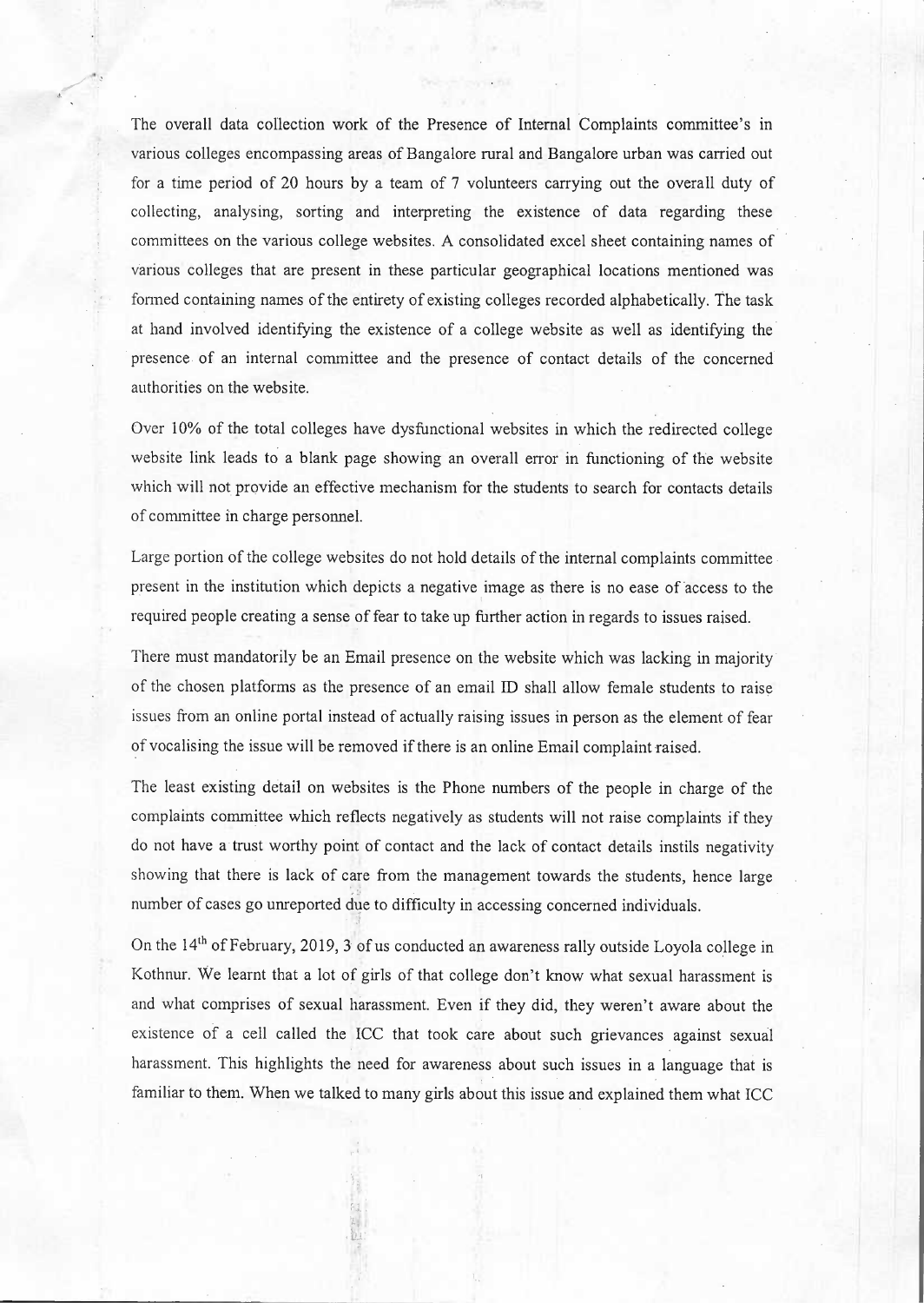what and what it did, they told us that the reason they wouldn't go and lodge a formal complaint if they experienced sexual harassment was that, most often they would be told to ignore such incidents; they would be told that if they lodged a formal complaint, society would talk about it and maybe the harassers would come back to harass them even more. Another peculiar observation we made during the rally was the reluctance or a sense of . hesitation to talk about such issues. They should be encouraged to talk about issues that concern them and the ones around them. It's ironic how while we were campaigning for the cause, we faced sexual harassment in the form of cat calling. This again highlights the need and importance of the ICC cell and the awareness about its presence. However, having an ICC is not enough, it is important for it to be in a well-functioning condition with grievances that are solved.

On the 16th ofFebruary, 2019, after completing the required research and creating a database on ICC present in colleges situated in Bangalore Rural and Bangalore Urban, our team of 4 · volunteers conducted a campaign to educate and generate awareness, highlighting the importance of the presence of Internal Complaints Committee and Sexual Harassment cells in colleges. The University we were assigned to visit was, Venkateshwara Polytechnic College, situated in Gotigerre. We were very kindly and professionally taken in by a faculty member, and asked to visit and speak to the students in different classes on campus. We visited a total of 8 classes, the majority of which were clueless and disinterested about the topic we were campaigning on. As we went on about the importance of the presence of sexual harassment cells, and how it is completely alright for female and male students to speak up and not shy away due to society, we got the impression that most of these students, aged between 19-25, were reacting quite immaturely and did nor realize the importance of such an issue. The faculty members seemed to be more engaged and enthusiastic, by engaging with us in . conversation. He mentioned that, while there were CCTV cameras present all around campus, there wasn't a specific committee dedicated towards addressing these issues. This highlights the need for a more effective campaign and education process, for most colleges situated in . Bangalore Rural. The faculty member being keenly impressed with our campaign, requested us to showcase one of our posters on the college's notice board.

After this research and the rallies that we conducted, we believe that even though the mandates have been put in place regarding ICC, there isn't proper implementation and we request the authorities to look into the issues as they come. Awareness about such initiatives it of utmost importance and without that, the purpose of such initiatives would not be